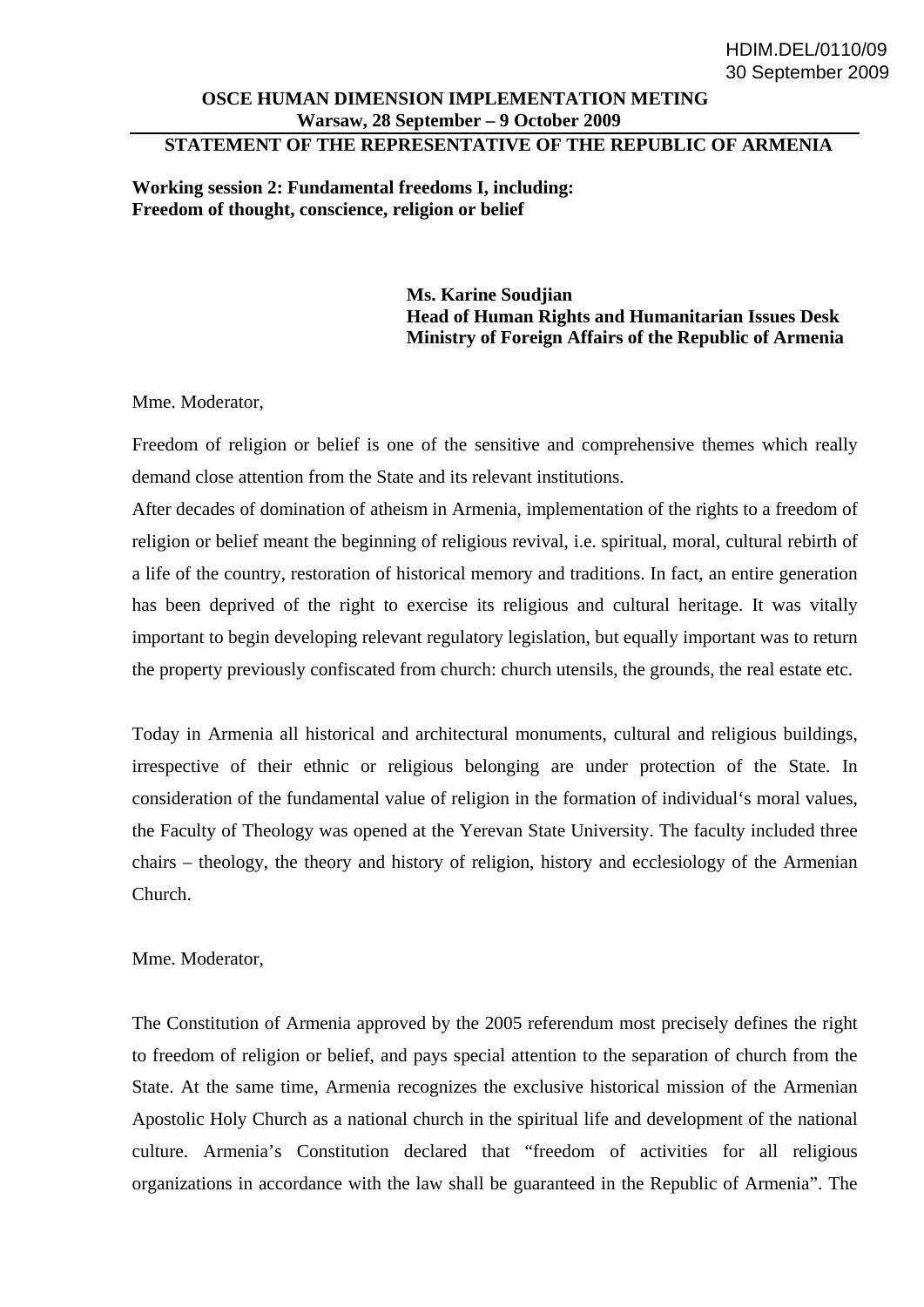evidence of maintenance of religious pluralism in the country is well-demonstrated by the fact that in 1997, 14 religious organizations were registered as legal entities in Armenia. In 2009, this number reached 66, and among these are Jehovah's Witnesses.

The decree of the President from March  $15<sup>th</sup>$ , 2001 suspends the activities of the State Council on religion Affairs, whose main duty was monitoring the work of religious organizations.

In 2001, after membership in the Council of Europe, Armenia has committed to pass the law on alternative service, thus providing equal opportunity for performance of duty by serving military or alternative service. For last two years, cases of refusal from alternative service have become frequent. This question is under the constant attention of relevant State structures and the Ombudsman, who submitted proposals on the improvement of the legislation and its practical applications. I would like to underline, that when passing the law in 2003, Armenia had already fully complied with its obligations.

## Mme. Moderator,

The "Law on Freedom of Conscience and Religious Associations" which is still in force, was one of the first laws adopted by Armenia after gaining its independence.

The law has been passed in 1991 and this was the evidence of special attention which was given by my country to the mentioned fundamental right. At the same time, following the implementation of the law, several gaps were identified and new amendments have been incorporated into the law later on. The latest package of amendments was suggested in January 2009, which aimed at bringing the law to compliance with the Constitution and in particular with its Articles 8.1 and 26 as well as ensuring the law's compatibility with international standards, and in particular, with Article 9 of the European Convention on Human Rights. The development of the latest amendments has been very transparent. Public discussions and round tables were organized with the aim to gather different view points from various religious organizations. Before the adoption, these amendments were sent to the Venice commission of the Council of Europe and to the OSCE/ODIHR for the expertise. At present the joint opinion on the law is under discussion.

## Mme. Moderator,

Freedom of religion or belief is comprehensive, wide and complex issue which correlates not